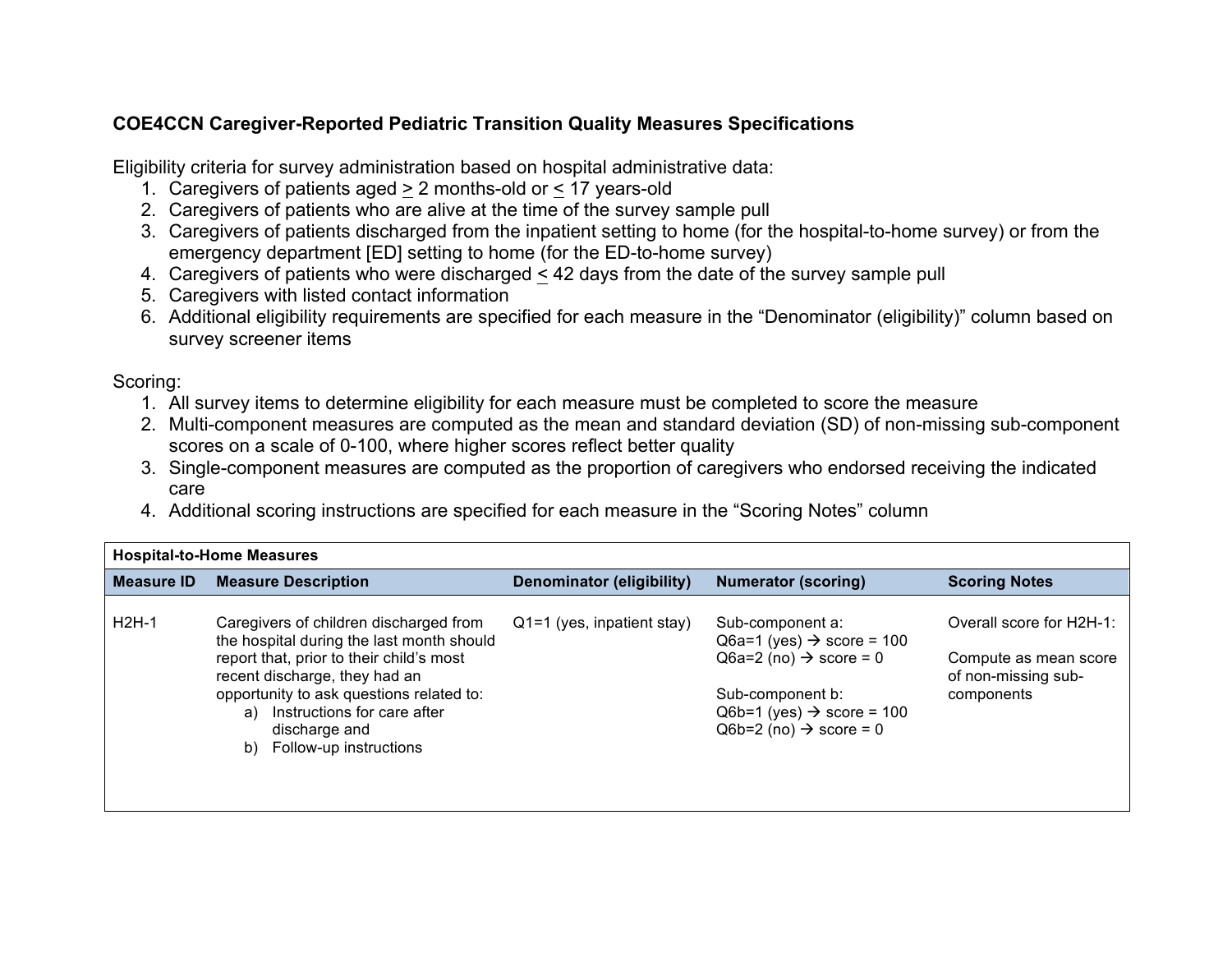| <b>Hospital-to-Home Measures</b> |                                                                                                                                                                                                                                                                                              |                                                                                                                                                                                     |                                                                                                                                                                                                                                                                                                                    |                                                                                                                                                    |  |
|----------------------------------|----------------------------------------------------------------------------------------------------------------------------------------------------------------------------------------------------------------------------------------------------------------------------------------------|-------------------------------------------------------------------------------------------------------------------------------------------------------------------------------------|--------------------------------------------------------------------------------------------------------------------------------------------------------------------------------------------------------------------------------------------------------------------------------------------------------------------|----------------------------------------------------------------------------------------------------------------------------------------------------|--|
| <b>Measure ID</b>                | <b>Measure Description</b>                                                                                                                                                                                                                                                                   | <b>Denominator (eligibility)</b>                                                                                                                                                    | <b>Numerator (scoring)</b>                                                                                                                                                                                                                                                                                         | <b>Scoring Notes</b>                                                                                                                               |  |
| $H2H-2$                          | Caregivers of children discharged from<br>the hospital during the last month and<br>who were discharged with a prescription<br>for new medical equipment, should<br>report that they:<br>a) Understood how to use the<br>medical equipment at home and<br>b) Knew who to call with questions | Q1=1 (yes, inpatient stay)<br><b>AND</b><br>Q7=1 (yes, equipment<br>ordered)<br><b>AND</b><br>$Q8=1$ (yes, new<br>equipment)                                                        | Top-box scoring:<br>Sub-component a:<br>Q9a=1 (yes, completely) $\rightarrow$<br>score = $100$<br>Q9a=2 (yes, somewhat) OR<br>Q9a=3 (no) $\rightarrow$ score = 0<br>Sub-component b:<br>Q9b=1 (yes, completely) $\rightarrow$<br>score = $100$<br>Q9b=2 (yes, somewhat) OR<br>$Q9b=3$ (no) $\rightarrow$ score = 0 | Overall score for H2H-2:<br>Compute as mean score<br>of non-missing sub-<br>components                                                             |  |
| $H2H-3$                          | Caregivers of children discharged from<br>the hospital during the last month whose<br>preferred language is other than English<br>should report that they received<br>discharge education in their preferred<br>language                                                                     | $Q1=1$ (yes, inpatient stay)<br><b>AND</b><br>Q2=2 (caregiver prefers<br>medical communication in<br>another language)<br><b>AND</b><br>Q3=1 (yes, received<br>discharge education) | Q4=1 (yes, education given in<br>preferred language) $\rightarrow$ PASS<br>Q5=1 (yes, medical interpreter<br>used) $\rightarrow$ PASS<br>Q5=2 (no, medical interpreter<br>was not used) $\rightarrow$ FAIL                                                                                                         | Overall score for H2H-3:<br>Compute as proportion<br>of respondents who<br>endorsed receiving the<br>indicated care: # who<br>passed / denominator |  |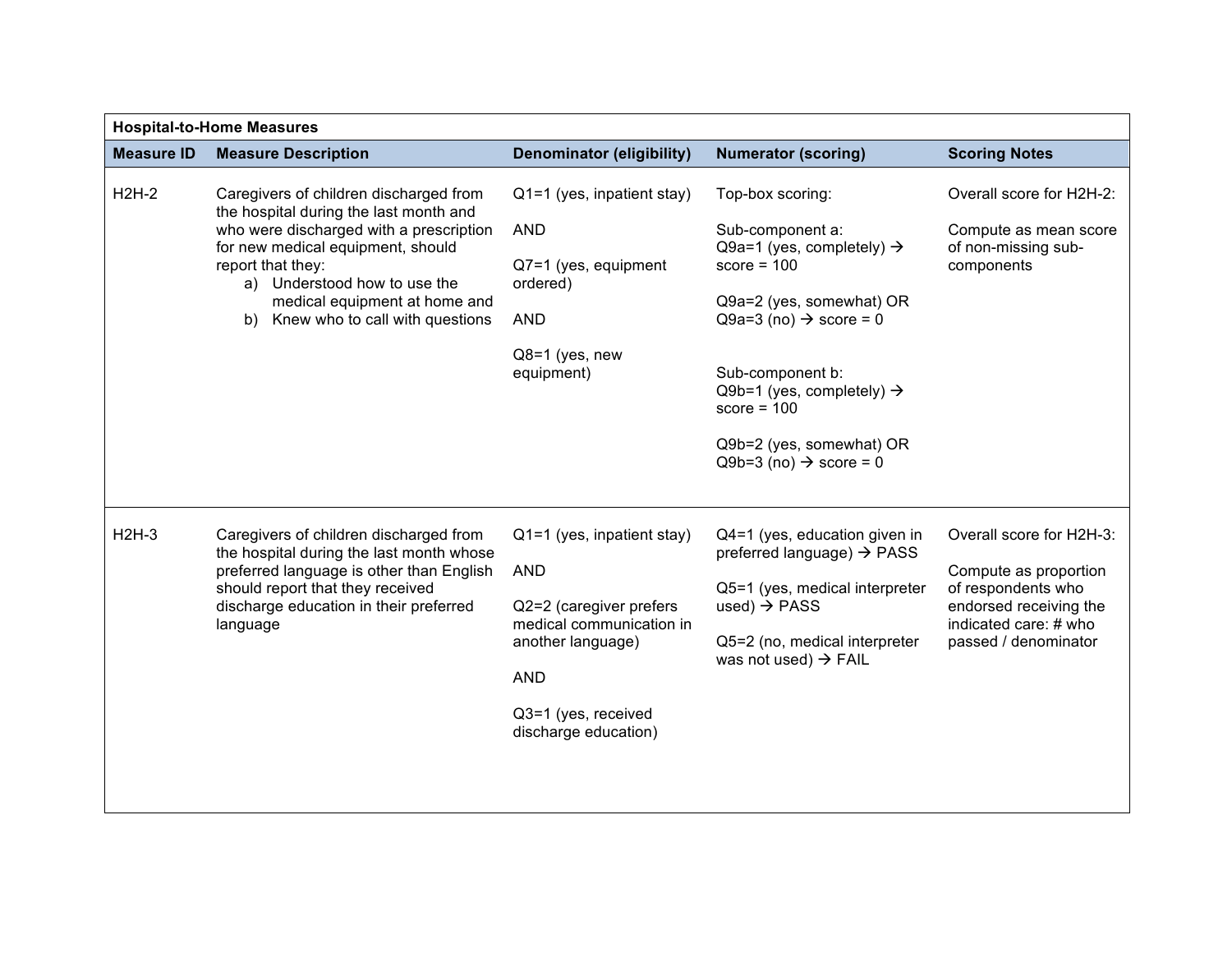| <b>Hospital-to-Home Measures</b> |                                                                                                                                                                                                                                |                                  |                                                                                                                                                                                                                                                                                                                                                                                                                                                                                                                               |                                                                                                                                                    |
|----------------------------------|--------------------------------------------------------------------------------------------------------------------------------------------------------------------------------------------------------------------------------|----------------------------------|-------------------------------------------------------------------------------------------------------------------------------------------------------------------------------------------------------------------------------------------------------------------------------------------------------------------------------------------------------------------------------------------------------------------------------------------------------------------------------------------------------------------------------|----------------------------------------------------------------------------------------------------------------------------------------------------|
| <b>Measure ID</b>                | <b>Measure Description</b>                                                                                                                                                                                                     | <b>Denominator (eligibility)</b> | <b>Numerator (scoring)</b>                                                                                                                                                                                                                                                                                                                                                                                                                                                                                                    | <b>Scoring Notes</b>                                                                                                                               |
| $H2H-4$                          | Caregivers of children discharged from<br>the hospital during the last month should<br>report being offered assistance in<br>scheduling all needed follow-up<br>appointments within 72 hours of<br>discharge from the hospital | Q1=1 (yes, inpatient stay)       | Q10=1 (yes, offered help<br>making appointments before<br>discharge) $\rightarrow$ PASS<br>Q11=1 (yes, offered help<br>making appointments after<br>discharge) AND Q12=1 (within<br>3 days) $\rightarrow$ PASS<br>Q11=3 (appointments made<br>before discharge) $\rightarrow$ PASS<br>Q11=2 (no, not offered help<br>making appointments after<br>discharge) $\rightarrow$ FAIL<br>Q11=1 (yes, offered help<br>making appointments after<br>discharge) AND Q12=2 or<br>Q12=3 (not within 3 days) $\rightarrow$<br><b>FAIL</b> | Overall score for H2H-4:<br>Compute as proportion<br>of respondents who<br>endorsed receiving the<br>indicated care: # who<br>passed / denominator |
| $H2H-5$                          | Caregivers of children discharged from<br>the hospital during the last month should<br>report that prior to discharge, they<br>received a copy of or access to (email,<br>patient portal, app) discharge<br>instructions       | $Q1=1$ (yes, inpatient stay)     | $Q13=1 \rightarrow PASS$<br>$Q13=2 \rightarrow FAIL$                                                                                                                                                                                                                                                                                                                                                                                                                                                                          | Overall score for H2H-5:<br>Compute as proportion<br>of respondents who<br>endorsed receiving the<br>indicated care: # who<br>passed / denominator |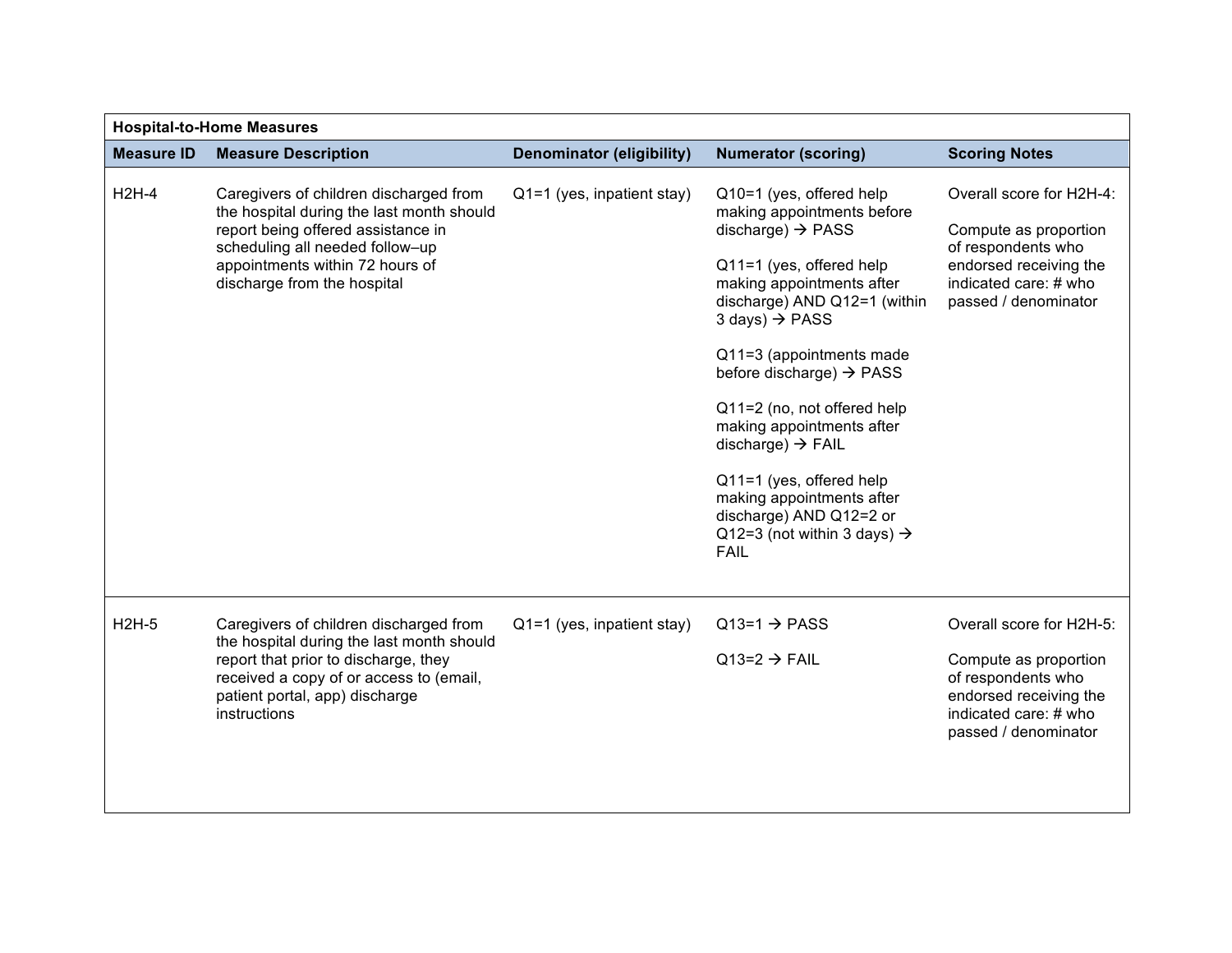| <b>Hospital-to-Home Measures</b> |                                                                                  |                                                    |                                                            |                                              |
|----------------------------------|----------------------------------------------------------------------------------|----------------------------------------------------|------------------------------------------------------------|----------------------------------------------|
| Measure ID                       | <b>Measure Description</b>                                                       | Denominator (eligibility)                          | <b>Numerator (scoring)</b>                                 | <b>Scoring Notes</b>                         |
| H2H-6                            | Caregivers of children discharged from<br>the hospital during the last month who | $Q1=1$ (yes, inpatient stay)                       | Top-box scoring:                                           | Overall score for H2H-6:                     |
|                                  | report receiving written discharge<br>instructions should also report that they  | <b>AND</b>                                         | Sub-component a:<br>Q14a=1 (yes, completely) $\rightarrow$ | Compute as mean score<br>of non-missing sub- |
|                                  | had all of the following characteristics:<br>a) Easy to understand               | Q13=1 (received written<br>discharge instructions) | score = $100$                                              | components                                   |
|                                  | Useful for caring for their child at<br>b)<br>home                               |                                                    | Q14a=2 (yes, somewhat) $\rightarrow$<br>$score = 0$        |                                              |
|                                  | Contained all the necessary<br>C)<br>information for follow-up                   |                                                    | $Q14a=3$ (no) $\rightarrow$ score = 0                      |                                              |
|                                  | Contained information regarding<br>d)<br>who to call if problems arose           |                                                    | Sub-components b, c, d:<br>Same scoring algorithm as       |                                              |
|                                  |                                                                                  |                                                    | above using Q14b, Q15a &<br>Q15b                           |                                              |
|                                  |                                                                                  |                                                    |                                                            |                                              |